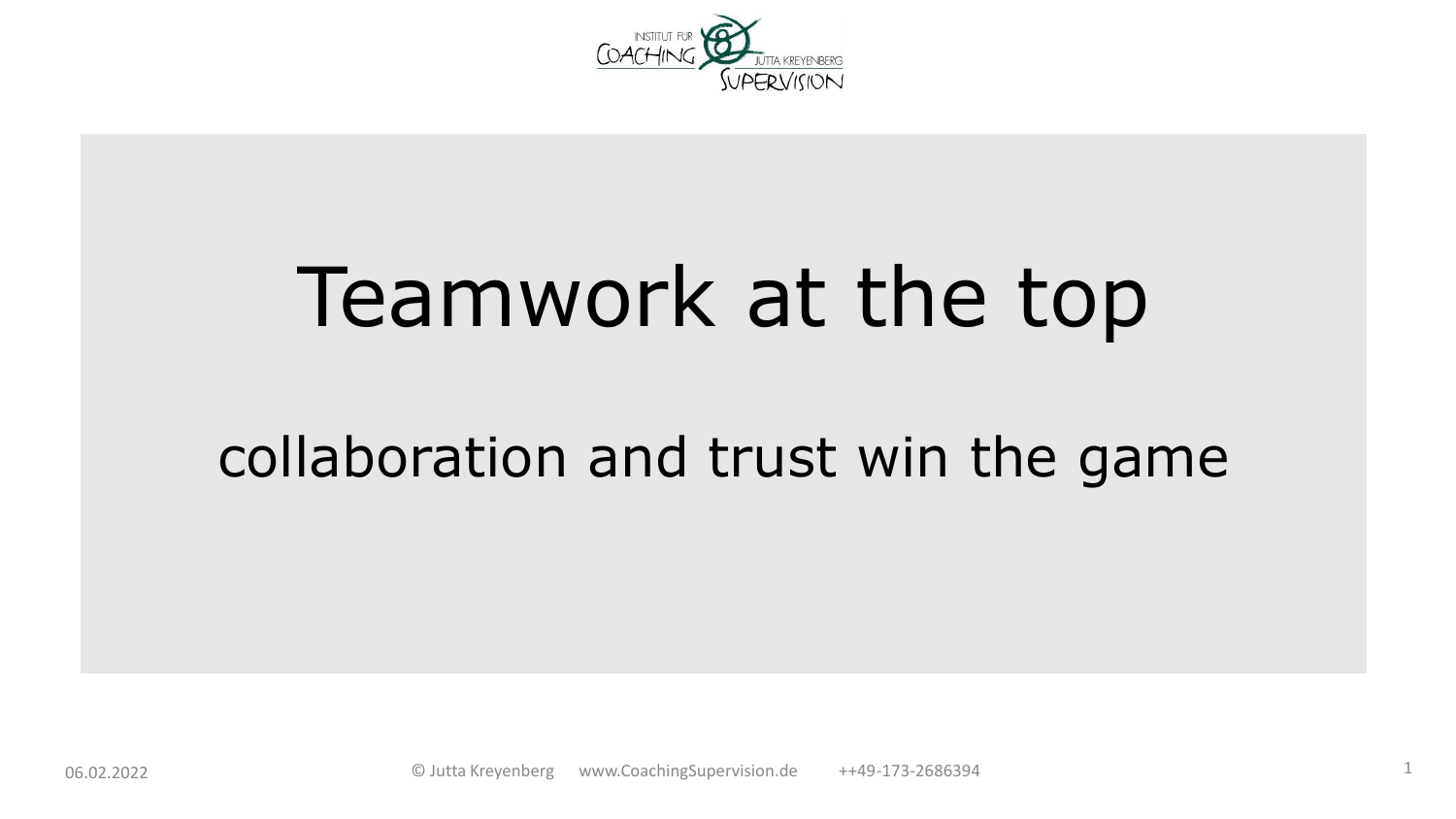

#### Teamwork at the top

To have a strong alignment in the executive team becomes more and more a leverage for success as much as for reducing transactional costs in the company. Despite the open formulated common goals in the boardroom there often is an underlying mistrust, personal fears, departmentalization and competition. Overcoming those issues with a strong and authentic commitment of all members is the goal of teambuilding.

Thereof the work spins around three main success factors:



Shared values

 $06022022$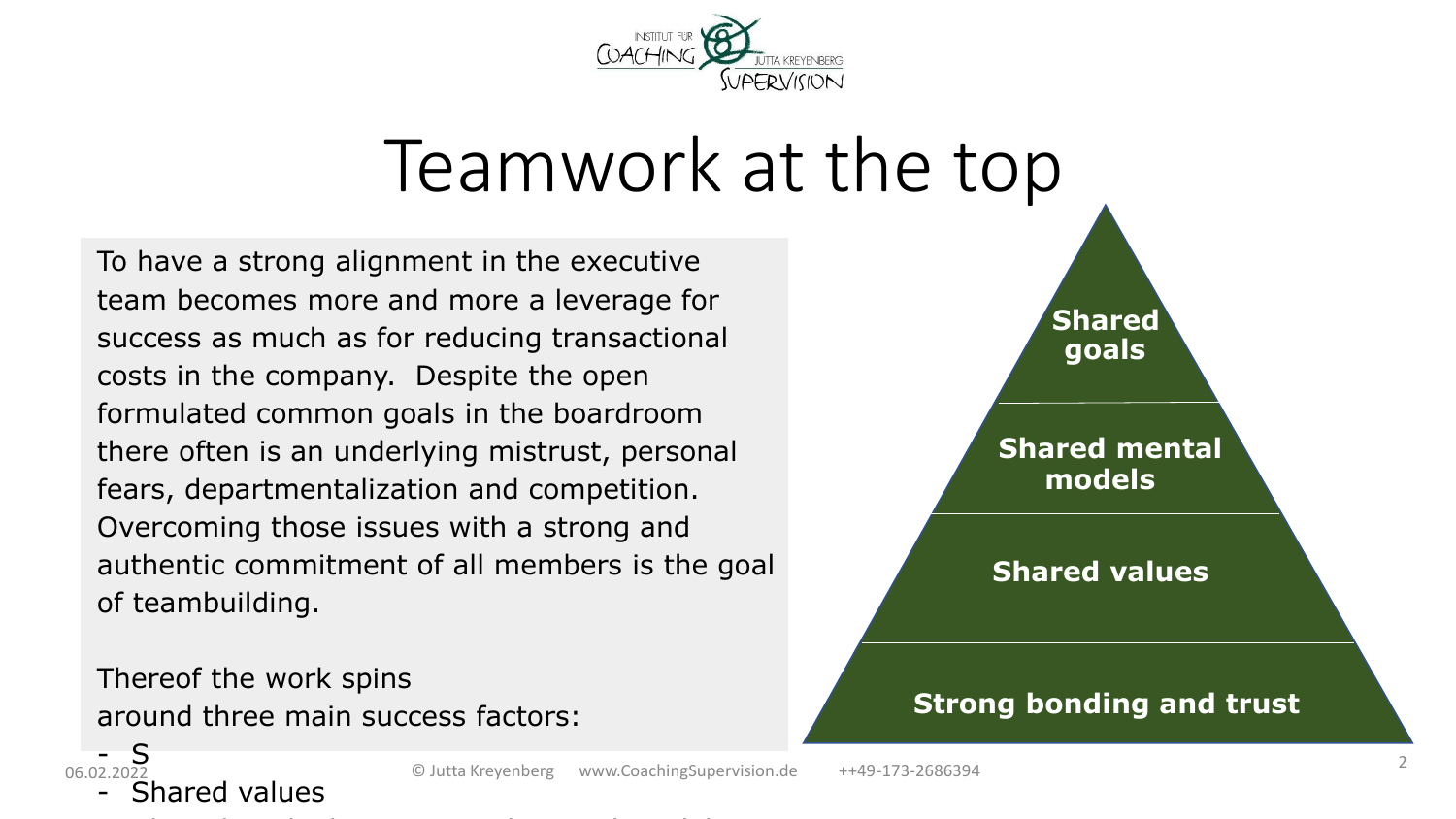

# My background

My background in transactional analysis and systemic counseling together with expertise and experience in leadership team development helps supporting top level teams.

My expertise:

- − Building awareness of underlying issues personal and cultural factors
- Enabling collaboration between team members
- − Aligning the team towards high performance
- Exploring, stabilizing or changing the leadership culture

My team experience results not only from consulting but is also founded in longterm networking within Professio (Ansbach), FischerBoardConsulting (Hamburg) and MTB (Hannover) as well as board membership in the Fluent Self International (Bristol, now Rotterdam).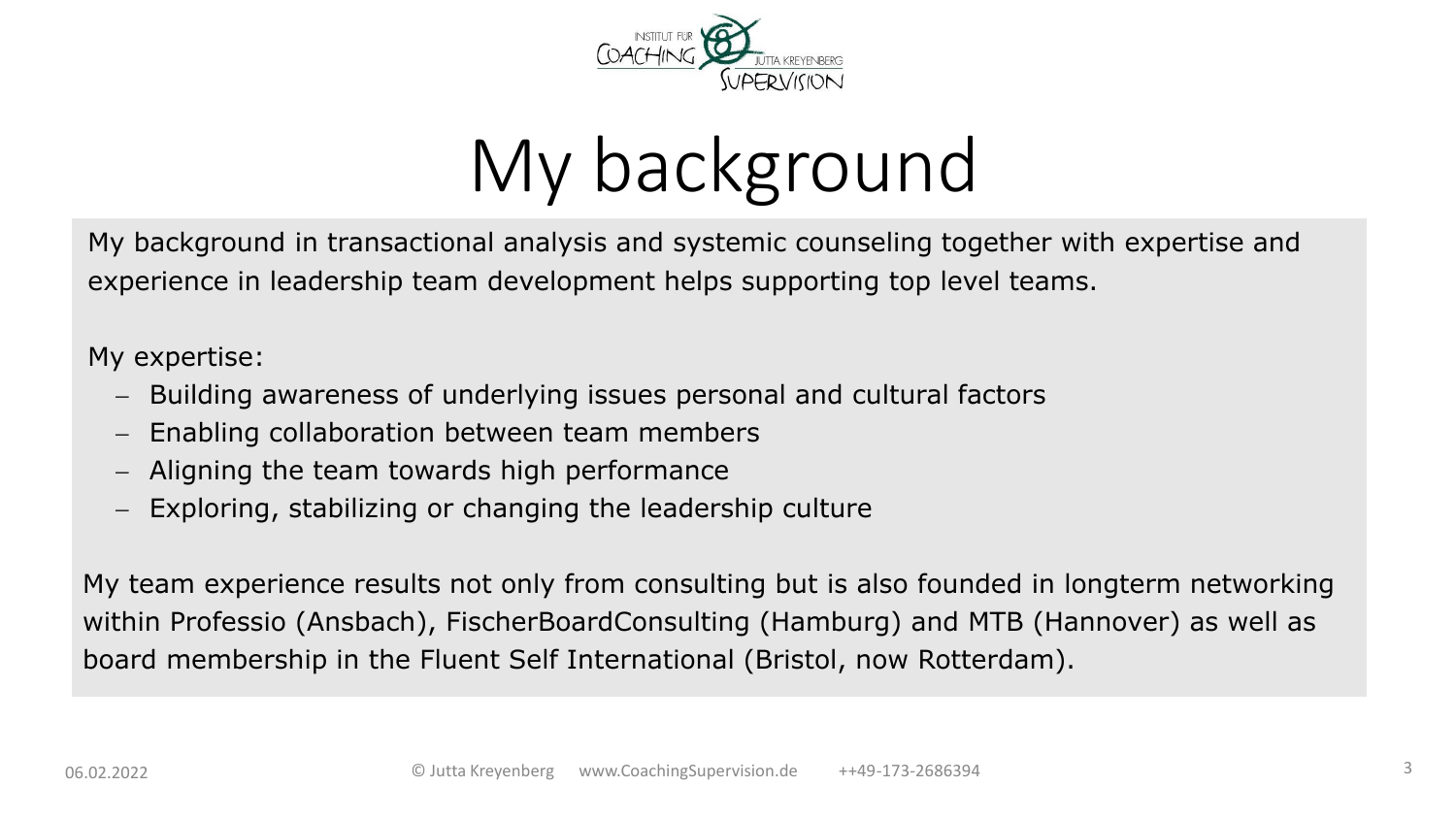

### My approach

To get a picture about the open and hidden agenda of a board team I choose an iterative approach of individual interviews – analysis – evaluation – interaction. Usually the steps are:

- 1. Contracting with the team leader (usually the CEO)
- 2. Individual interviews with every board member face to face
- 3. Analysis and evaluation of the interviews, sum up of patterns
- 4. Attunement of goals and process
- 5. Optional: real life team shadowing (attending a meeting and feedback about strength and developmental areas)
- 6. Play book for the workshop together with the team leader and/or team
- 7. Workshop
- 8. Evaluation of the workshop and further steps